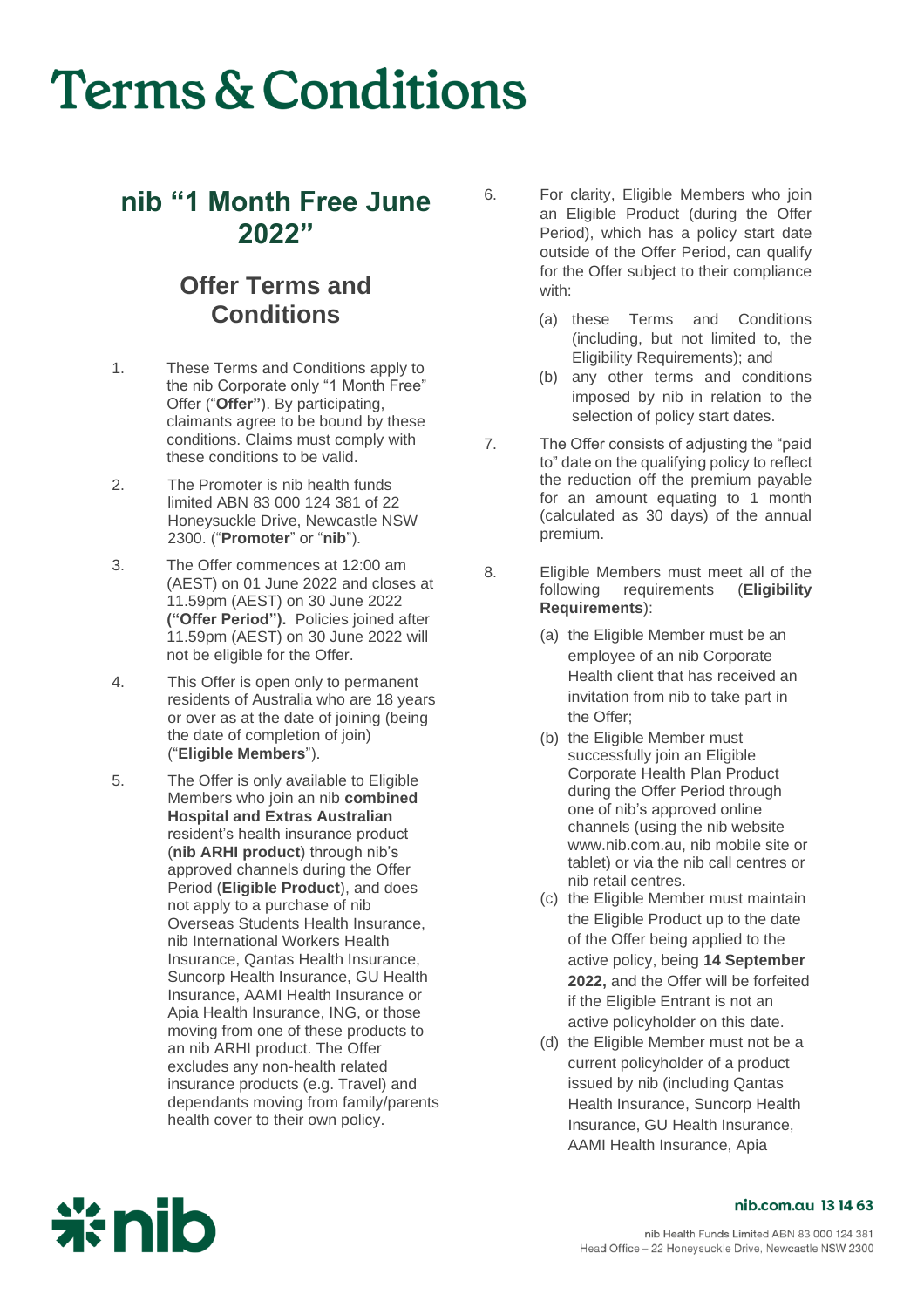# **Terms & Conditions**

Health Insurance, ING, nib International Workers or nib Overseas Students products or nib Corporate Health plans) at the time of joining the Eligible Product, or have joined and cancelled an Eligible Product 6 months before or during the Offer Period;

- (e) the Eligible Member must have a valid email address applied to their policy; and
- (f) the Eligible Member must not be an employee of the Promoter.
- 9. Limit of one Offer per policy for each Eligible Product commenced during the Offer Period.
- 10. The Offer cannot be combined with any other offer or promotion except for nib's "2 and 6 Month Waiver" offer.
- 11. If an Eligible Member has satisfied the Eligibility Requirements, the Promoter will email the Eligible Member to confirm they have qualified for the Offer and that the adjustment of their "paid to" date on their policy has been adjusted to credit their policy in accordance with clause 6 of these Terms and Conditions.
- 12. Each Eligible Member acknowledges that the Offer cannot be redeemed for cash, returned for a refund, or be replaced after expiry and is not legal tender, an account card, a credit or security.
- 13. Except for any liability that cannot be excluded by law (in which case that liability is limited to the minimum<br>allowable by law), the Promoter law), the Promoter excludes all liability (including negligence), for any personal injury; or any loss or damage (including loss of opportunity); whether direct, indirect, special or consequential, arising in any way in connection with this Offer, including but not limited to:
- (a) any technical difficulties or equipment malfunction (whether or not under the Promoter's control);
- (b) any theft, unauthorised access or third party interference;
- (c) any tax liability incurred by a customer (independent financial advice should be sought); or
- (d) accepting and/or using the Offer.
- 14. Nothing in these Terms and Conditions restricts, excludes, modifies or purports to restrict, exclude or modify any statutory consumer rights under any applicable law including the *Competition and Consumer Act 2010* (Cth).
- 15. The Promoter may, at its sole discretion and at any time, amend, withdraw, cancel, suspend all or any part of this Offer, including replacing any part of this Offer with another offer of equal or greater value at the Promoter's sole discretion. Eligible Members will not be entitled to any additional compensation in the event that the Offer or element of the Offer has been substituted at equal or greater value.
- 16. The Promoter is not responsible for any undelivered emails due to an Eligible Member's spam filters or email settings.
- 17. The Promoter reserves the right to disqualify from receipt of the Offer any persons that provides false information or who seeks to gain an unfair advantage or to manipulate this Offer.
- 18. The Promoter (subject to State and Territory legislation) reserves the right to amend, withdraw, cancel or suspend this Offer if an event beyond the control of the Promoter corrupts or affect the administration security, fairness, integrity or proper conduct of this Offer.
- 19. Personal information will be collected by the Promoter for the purpose of conducting and promoting this Offer, and to assist the Promoter to improve its



#### nib.com.au 1314 63